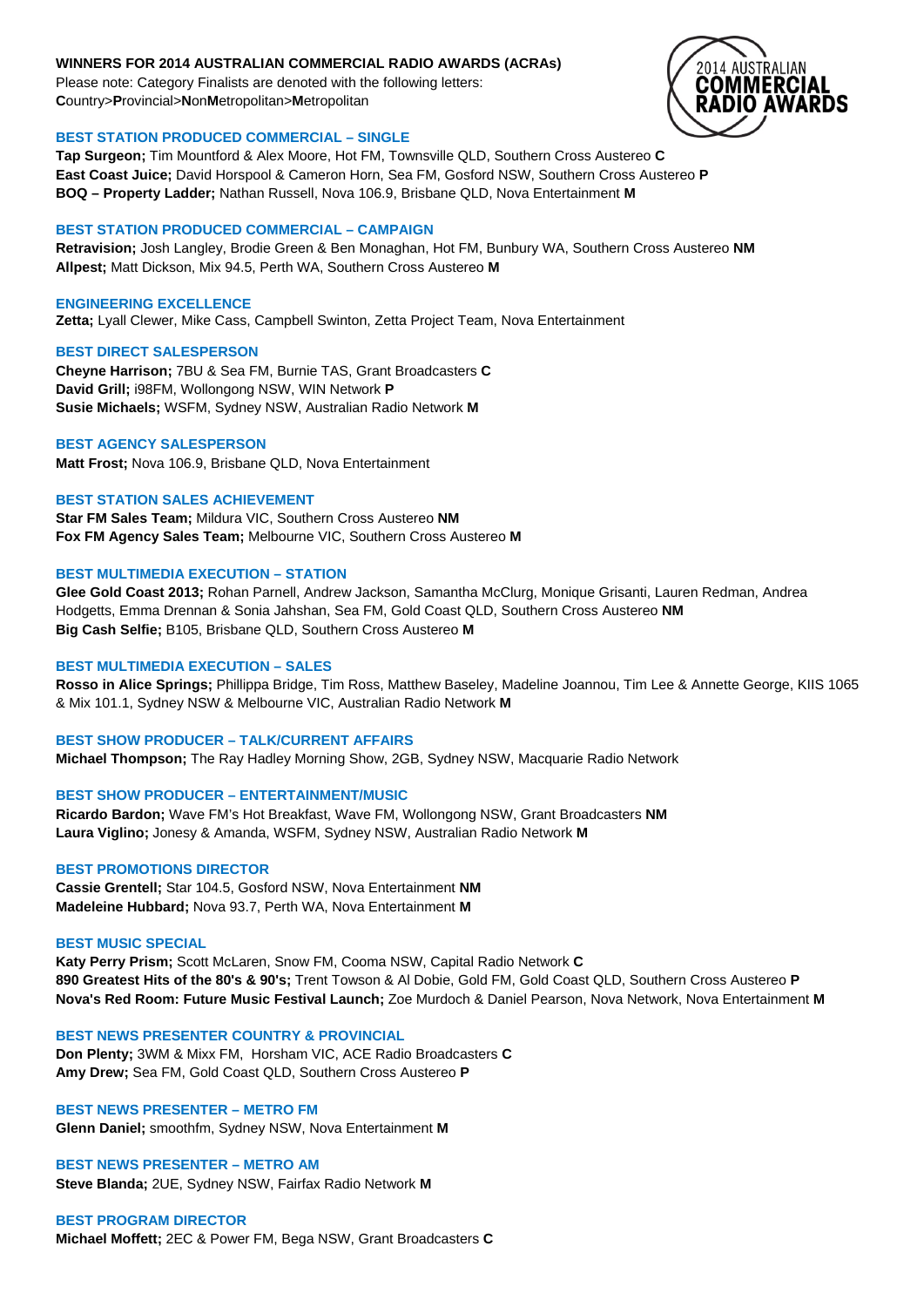**Andrew Very;** Gold FM & Sea FM, Gold Coast QLD, Southern Cross Austereo **P Derek Bargwanna;** KIIS 1065, Sydney NSW, Australian Radio Network **M**

### **BEST NEWCOMER OFF-AIR**

**Shannen Lopez;** 3CS & Mixx FM, Colac VIC, ACE Radio Broadcasters **C Bec Nicholson;** Chilli & LAFM, Launceston TAS, Grant Broadcasters **P Nathan Ryan;** Nova 106.9, Brisbane QLD, Nova Entertainment **M**

## **BEST SALES PROMOTION**

**OGR VF Commodore Road Trip;** Michael Raisin, Patrick O'Donnell, Joshua Wilson, Jessica Resseland & Jason Scheidl, 5SE & Star FM, Mount Gambier SA, Southern Cross Austereo **C Ride on 600;** Richard Fowler, Bridget Daley, Spida Everitt, Andrea Hodgetts, Courtney Breheny & Brodie Ward, Gold FM, Gold Coast QLD, Southern Cross Austereo **P Fitzy & Wippa's \$10,000 Internship;** Ryan Fitzgerald, Michael Wipfli, Rachael Slater, Jason West & Simon Joyce, Sydney NSW, Nova Entertainment **M**

#### **BEST NEWCOMER ON-AIR**

**Ashleigh Blucher;** Power FM, Bega NSW, Grant Broadcasters **C Margie Roser;** 2CC, Canberra ACT, Capital Radio Network **P Melissa Doyle;** smoothfm, Sydney NSW, Nova Entertainment **M**

## **BEST SYNDICATED AUSTRALIAN PROGRAM**

**My Generation;** Authentic Entertainment

# **BEST MARKETING CAMPAIGN**

**Skyfire 2014;** Scott Masters, Nigel Johnson & Zak Davies, 104.7, Canberra ACT, ARN/Southern Cross Austereo **NM Fitzy & Wippa Content Campaign;** Leanne Glamuzina & Shaun Heron, Nova 96.9, Sydney NSW, Nova Entertainment **M**

### **BEST STATION PRODUCED COMEDY SEGMENT**

**What Did Manu Say?;** Alex Mitchell, Star FM, Dubbo NSW, Southern Cross Austereo **C Kim Jong Un The Musical;** Paul Gale, Sea FM, Gold Coast QLD, Southern Cross Austereo **P The Wolf of Wooloomooloo**; Ryan Fitzgerald, Michael Wipfli & Richie Culph, Nova 96.9, Sydney NSW, Nova Entertainment **M**

#### **BRIAN WHITE MEMORIAL**

**Glenn Daniel;** smoothfm, Sydney NSW, Nova Entertainment

#### **BEST MUSIC DIRECTOR**

**Scott McLaren;** Snow FM, Cooma NSW, Capital Radio Network **C Bryan Madigan;** Sea FM, Gold Coast QLD, Southern Cross Austereo **P Jack Ball;** B105, Brisbane QLD, Southern Cross Austereo **M**

#### **BEST ENTERTAINMENT/MUSIC PRESENTER**

**Craig Prichard;** 2GN, Goulburn NSW, Capital Radio Network **C Greg Robson;** 2CA, Canberra ACT, Capital Radio Network **P Chris 'Becko' Beckhouse;** Triple M, Sydney NSW, Southern Cross Austereo **M**

#### **BEST STATION PROMOTION**

**Apple for the Teacher;** Tracey Sergiacomi & John Dick, Hitz 939, Bundaberg QLD, Grant Broadcasters **C Save My Marriage;** Paul Gale, Matt Acton, Charli Robinson & Sarah May-Alexander, Sea FM, Gold Coast QLD, Southern Cross Austereo **P**

**Ash, Kip & Luttsy's Extreme Karaoke;** Dee Curtis, Jay Walkerden, Ash Bradnam, Kip Wightman, David Lutteral and The Nova Product Team, Nova 106.9, Brisbane QLD, Nova Entertainment **M**

### **BEST COMMUNITY SERVICE PROJECT**

**Tour de OROC;** Alex Mitchell, Star FM, Dubbo NSW, Southern Cross Austereo **C i98 Camp Quality Convoy;** i98FM Convoy Team, i98FM, Wollongong, NSW, WIN Network **P We're for the bush;** 2GB Team, 2GB, Sydney NSW, Macquarie Radio Network **M**

#### **BEST DOCUMENTARY**

**Never Tear Us Apart;** Richard Fowler, Bridget Daley, Spida Everitt, Dennis Guthrie & Chris Crickmay; Gold FM, Gold Coast QLD, Southern Cross Austereo **NM**

**Exit Afghanistan,** Justin Smith, Tom Andronas, Stephen Beers, Nicole Denton & Robbie Smith, 3AW, Melbourne VIC, Fairfax Radio Network **M**